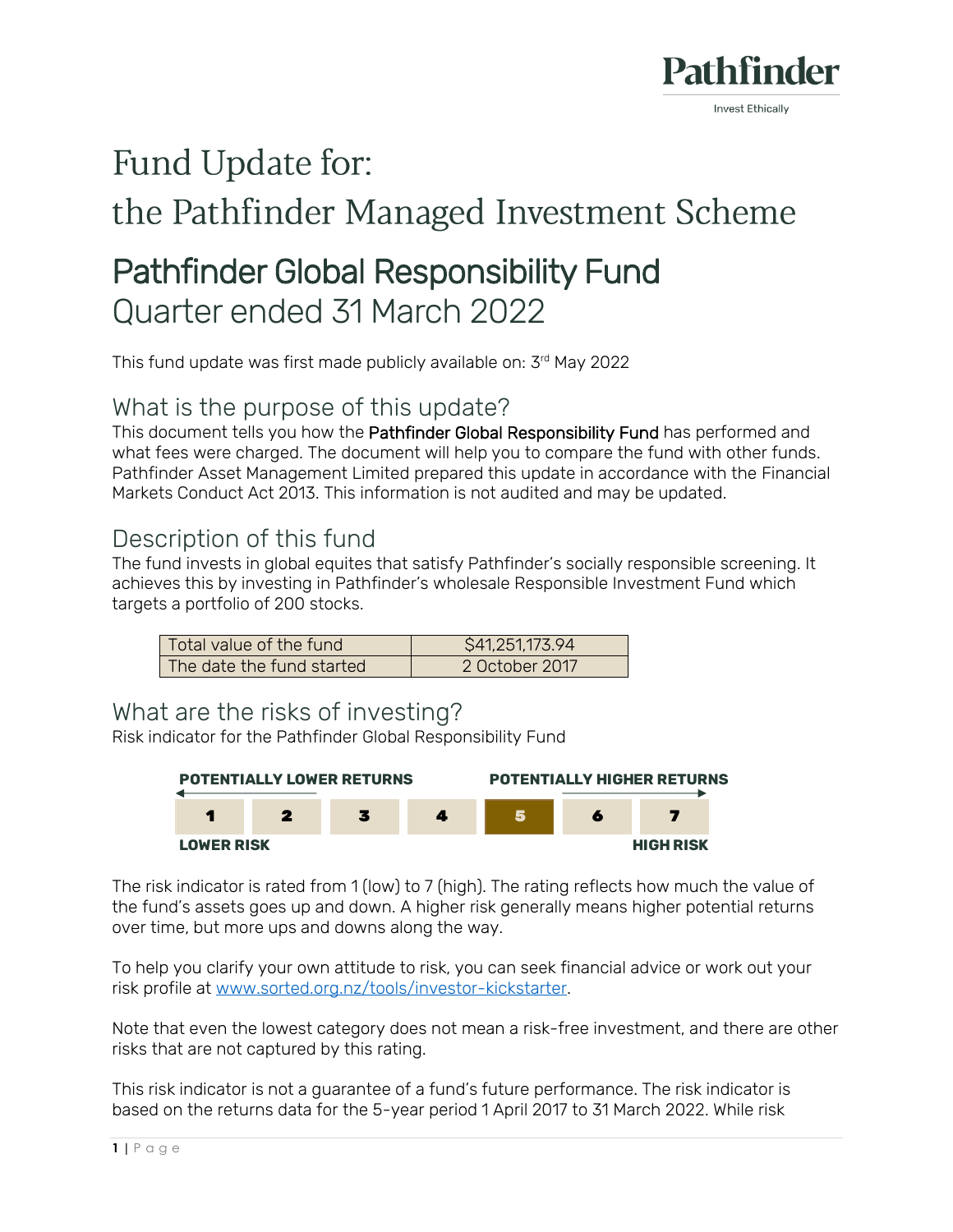

indicators are usually relatively stable, they do shift from time to time. The risk indicator will continue to be updated in future fund updates.

See the Product Disclosure Statement (PDS) for more information about the risks associated with investing in this fund.

Also, see *Note 1* for information on the risk indicator calculation.

## How has the fund performed?

|                                               | <b>Past Year</b> |
|-----------------------------------------------|------------------|
| <b>Annual Return</b>                          |                  |
| (after deductions for charges and tax)        | 6.69%            |
| <b>Annual Return</b>                          |                  |
| (after deductions for charges but before tax) | 7.84%            |
| Market index annual return                    |                  |
| (reflects no deductions for charges and tax)  | 894%             |

The market index annual return is based on the Morningstar Developed Markets Net Return Index (net of dividends and tax, 50% hedged to NZD)(since 02/10/2017). Additional information about the index is available on the offer register at [www.business.govt.nz/disclose](http://www.business.govt.nz/disclose) (search Offers, using Offer OFR10780, Documents, Other Material Information).



#### Return graph

This shows the return after fund charges and tax for each year ending 31 March since the fund started. The last bar shows the average annual return since the fund started, up to 31 March 2022.

Important: this does not tell you how the fund will perform in the future.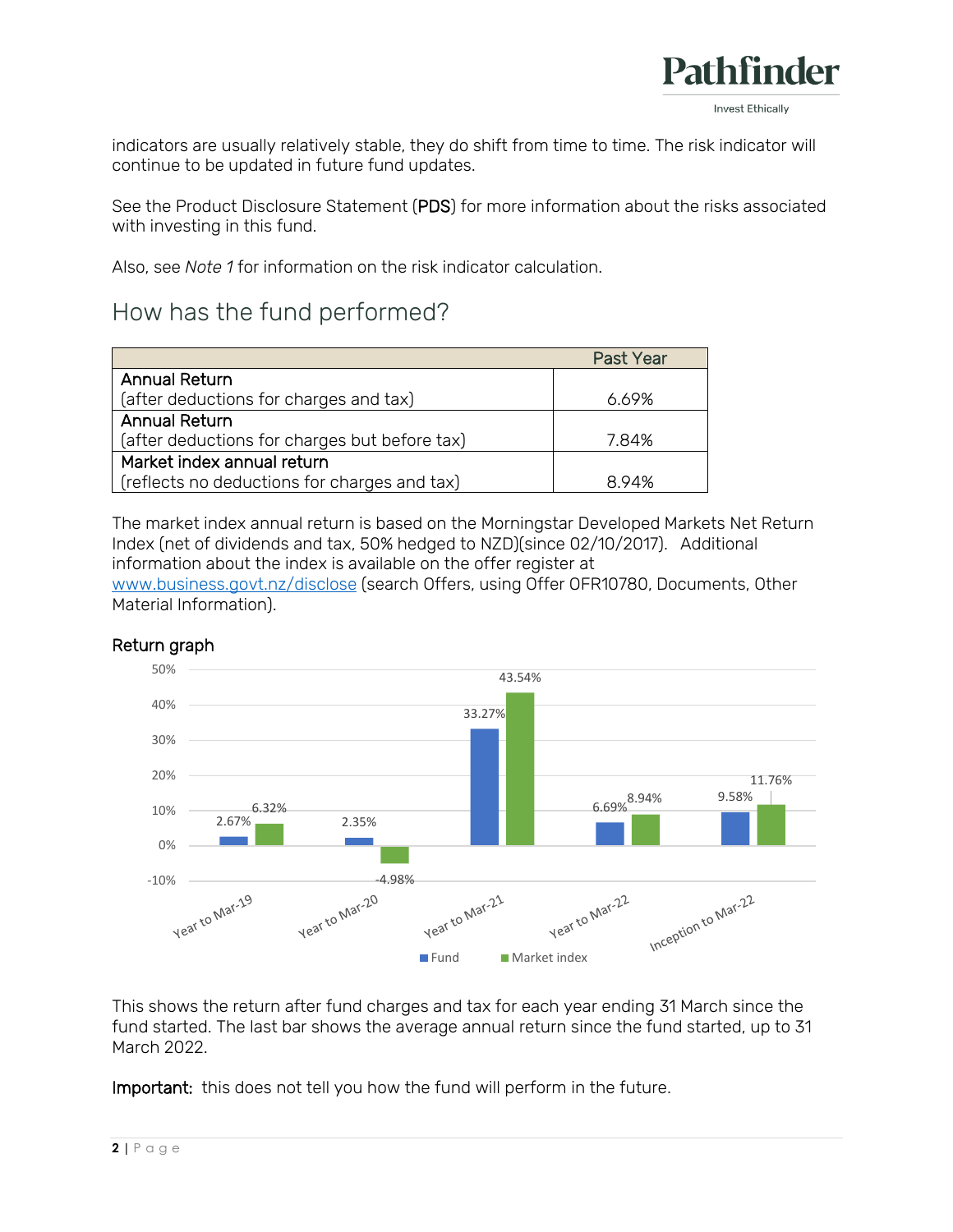

Returns in this update are after tax at the highest prescribed investor rate (PIR) of tax for an individual New Zealand resident. Your tax may be lower.

#### What fees are investors charged?

Investors in the Pathfinder Global Responsibility Fund are charged fund charges. In the year to 31 March 2021 these were:

|                                             | % of net asset value |
|---------------------------------------------|----------------------|
| Total fund charges*                         | 0.93%                |
| Which are made up of:                       |                      |
| Total management and administration charges | 0.93%                |
| Including:                                  |                      |
| Manager's basic fee                         | 0.32%                |
| Other management and administration charges | 0.61%                |

\*All amounts exclude any applicable GST

Investors may also be charged individual action fees for specific actions or decisions (for example, for withdrawing from or switching funds). See the PDS for more information about those fees.

Small differences in fees and charges can have a big impact on your investment over the long term.

## Example of how this applies to an investor

Angela had \$10,000 in the fund at the start of the year and did not make any further contributions. At the end of the year, Angela received a return after fund charges were deducted of \$784 (that is 7.84% of her initial \$10,000). Angela did not pay any other charges. This gives Angela a total return after charges and tax of \$669 for the year.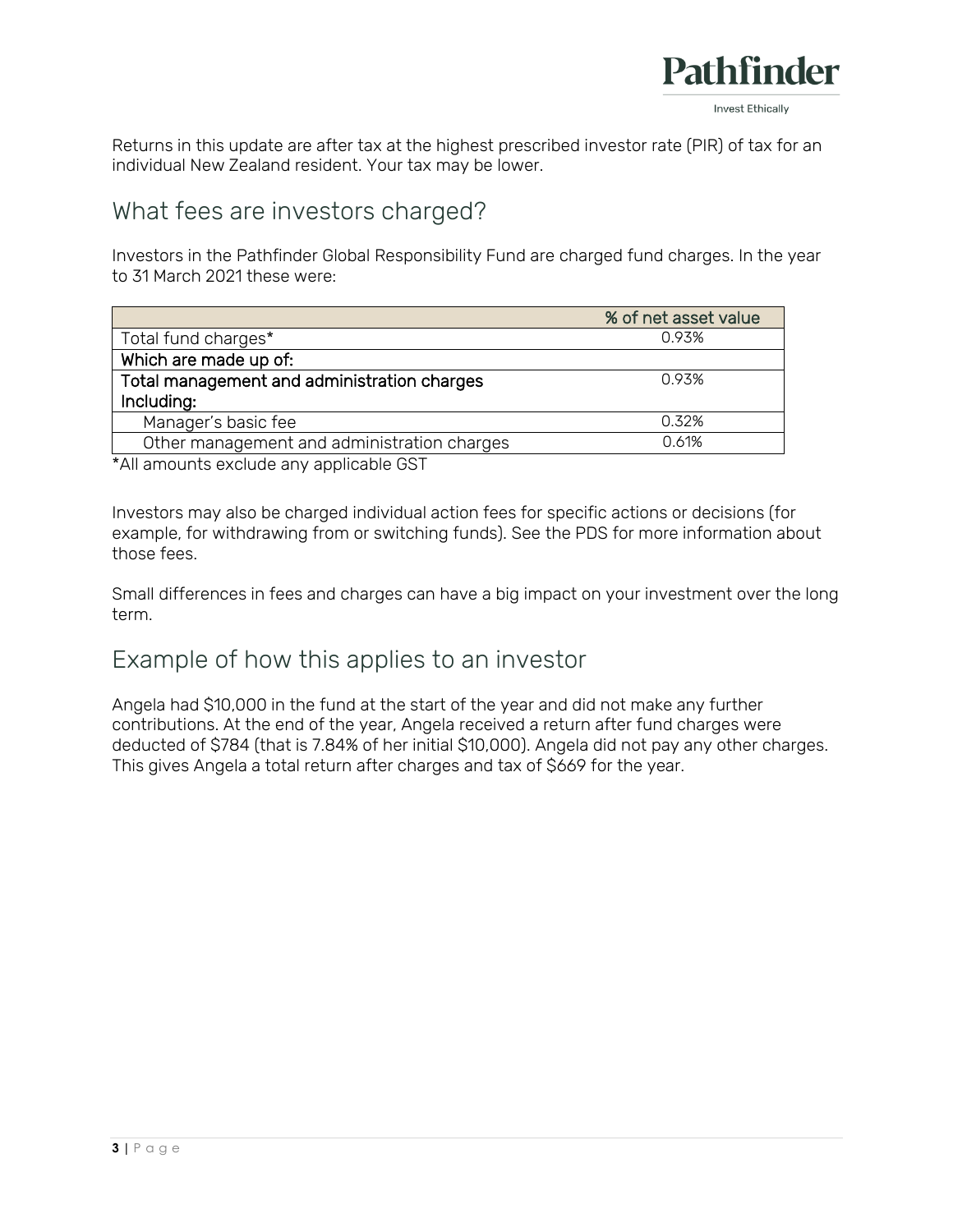

# What does the fund invest in?

This shows the type of assets that the fund invests in. Actual investment mix



#### Target investment mix

| Cash and cash equivalents | 0%  |
|---------------------------|-----|
| International equites     | 95% |
| <b>Listed Property</b>    | .5% |

## Top 10 investments

|                 | <b>Name</b>                                 | Percentage<br>of fund net<br>assets | <b>Type</b>               | Country   | <b>Credit rating</b> |
|-----------------|---------------------------------------------|-------------------------------------|---------------------------|-----------|----------------------|
|                 | Cash at Bank - NZD -<br>Westpac             | 15.32%                              | Cash and cash equivalents | NZ        | AA-                  |
| $\overline{2}$  | <b>SOLAREDGE</b><br><b>TECHNOLOGIES INC</b> | 1.59%                               | International equities    | <b>US</b> | N/A                  |
| 3               | First Solar Inc                             | 1.37%                               | International equities    | US.       | N/A                  |
| $\overline{4}$  | Equinix Inc                                 | 1.25%                               | Listed property           | <b>US</b> | N/A                  |
| 5               | Vestas Wind Systems A/S                     | 1.22%                               | International equities    | DK.       | N/A                  |
| 6               | Microsoft Corporation                       | 1.21%                               | International equities    | US.       | N/A                  |
| $\overline{7}$  | Lam Research Corp                           | 1.20%                               | International equities    | US.       | N/A                  |
| 8               | Digital Realty Trust Inc                    | 1.19%                               | Listed property           | US        | N/A                  |
| 9               | Asml Holding Nv                             | 1.19%                               | International equities    | <b>NL</b> | N/A                  |
| 10 <sup>1</sup> | Keyence Corp                                | 1.16%                               | International equities    | JP        | N/A                  |

The top 10 investments make up 26.70% of the fund. See Note 2 for important information on the 'Cash at Bank'.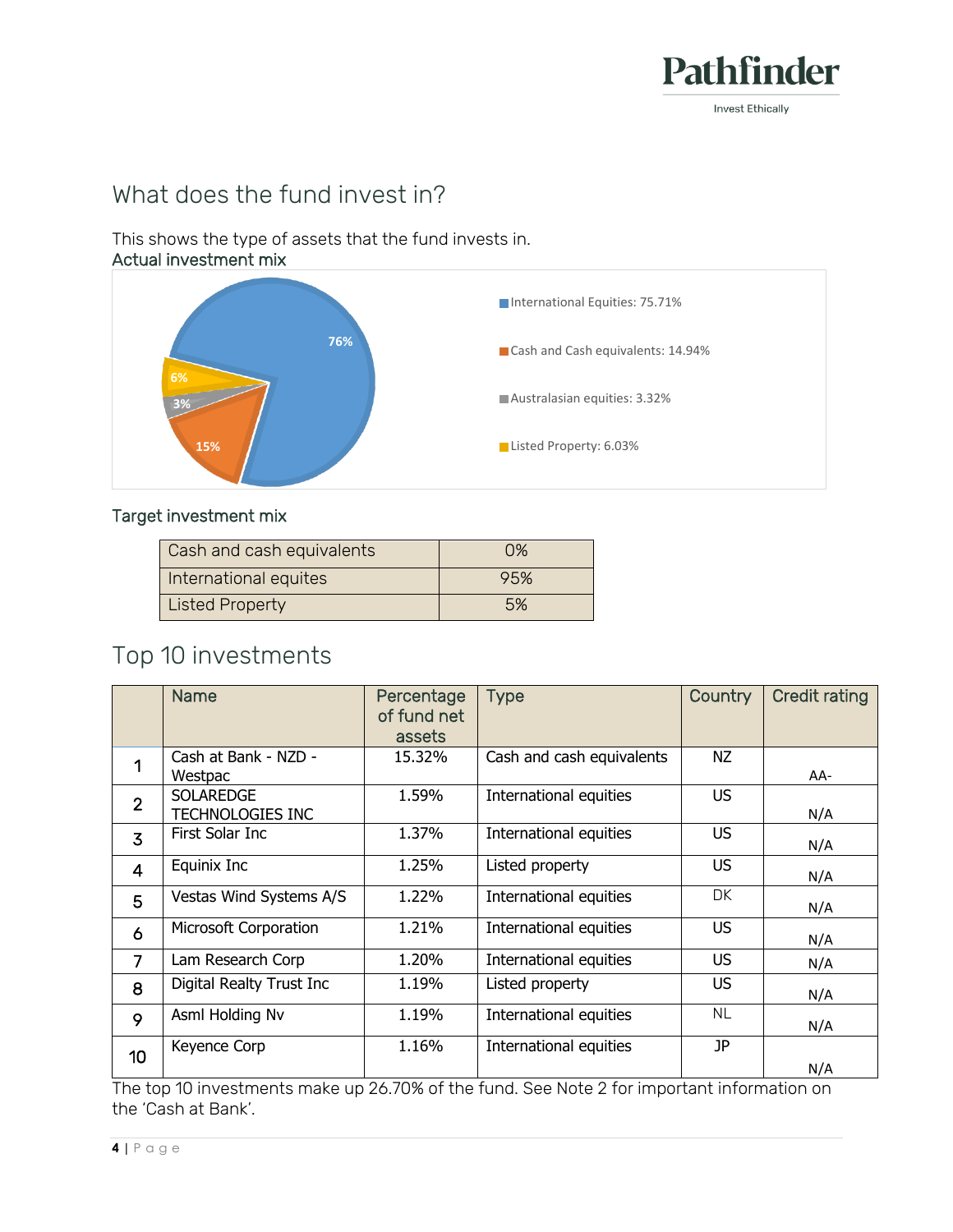

*Currency hedging:* Changes in the value of the NZ dollar relative to other currencies can have a big impact on your investment over the long term. The target currency hedging level implemented in the fund is 50% of foreign currency exposures (actual hedging level at 31 March 2022 was 54.13%, this will change over time). The unhedged foreign currency exposure is 39.23% of the Net Asset Value at 31 March 2022.

#### Key personnel

|   | <b>Name</b>   | Current<br>position                 | Time in<br>current<br>position | Previous position                                    | Time in previous<br>position |
|---|---------------|-------------------------------------|--------------------------------|------------------------------------------------------|------------------------------|
| 1 | John Berry    | <b>Chief Executive</b><br>Officer   | 13 years                       | Deutsche Bank -<br>Consultant                        | 4 years, 9<br>months         |
| 2 | Paul Brownsey | Chief<br>Investment<br>Officer      | 13 years                       | Deutsche Bank -<br>Director                          | 5 years                      |
| 3 | James Caughey | Investment<br>Strategist            | 4 years, 7<br>months           | Senior Research<br>Analyst position -<br><b>NZAM</b> | 6 years                      |
| 4 | Nish Vyas     | Director of<br>Private<br>Wealth    | 2 years, 2<br>months           | Senior Private<br>Banker - BNZ                       | 4 years                      |
| 5 | Kent Fraser   | Chair of<br>Investment<br>Committee | 5 years, 6<br>months           |                                                      |                              |

## Further information

You can also obtain this information, the PDS for Pathfinder Investment Funds, and some additional information from the offer register at [www.business.govt.nz/disclose.](http://www.business.govt.nz/disclose)

#### **Notes**

1) Risk indicator: This risk indicator is not a guarantee of a fund's future performance. Market index returns as well as the fund's actual returns have been used to fill in the risk indicator because the risk indicator is calculated using returns data for the fiveyear period ending on 31 March 2022. Market index returns have therefore been used for the period from 1 April 2017 to 2 October 2017 when the fund was not in existence, and actual fund returns have been used since then. As a result of those returns being